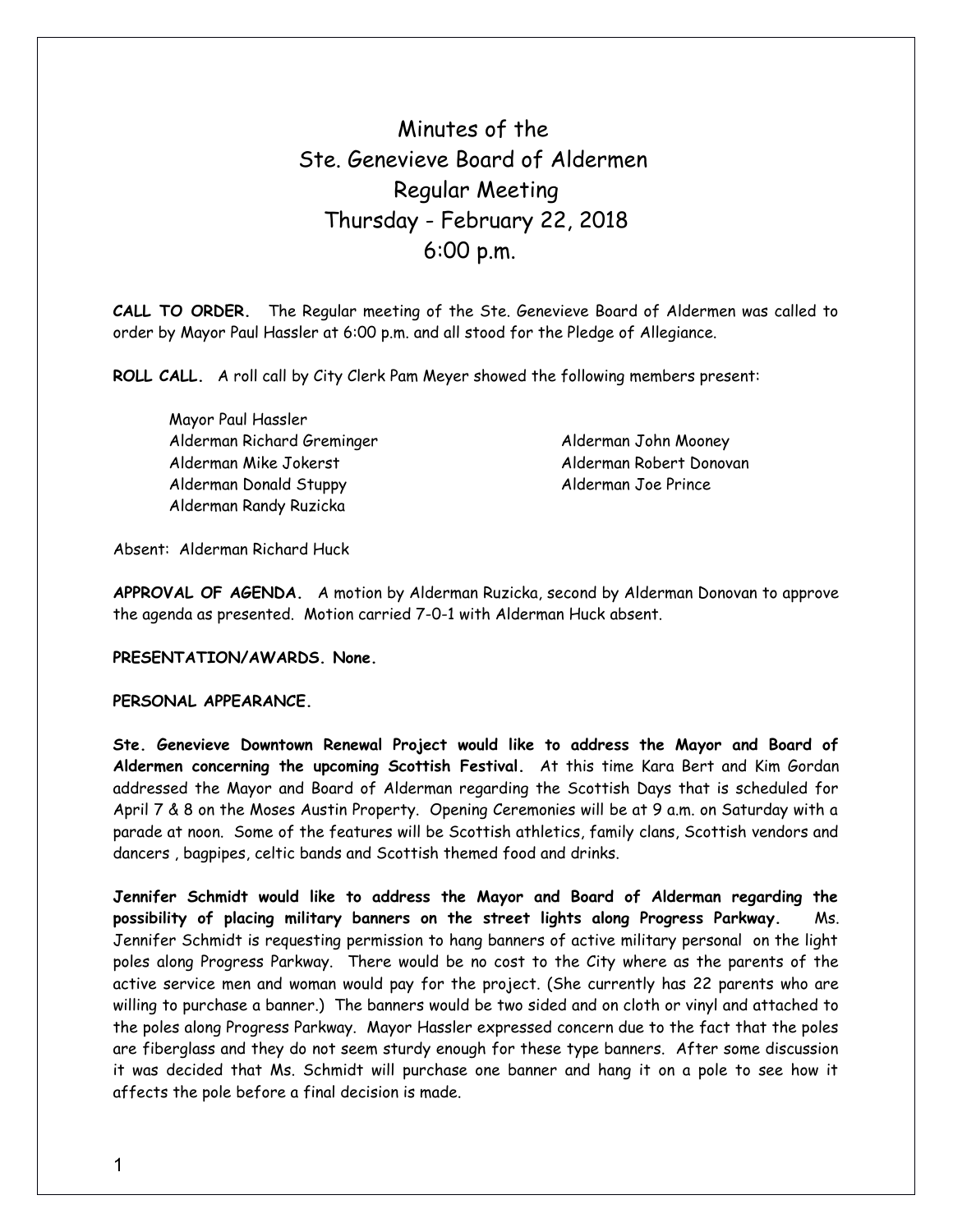**Jim Donze, Municipal Band President presented the annual Municipal Band report.** Mr. Jim Donze reported that all ten concerts took place as scheduled in the summer of 2017 and also played on four Saturdays as well. Mr. Donze reported that a few changes have been made to the band grant program a new copy of the grant is available on the City's Web page and at City Hall.

#### **CITY ADMINISTRATORS REPORT.** (See Attached)

#### **STAFF REPORTS.**

Eric Bennett, Police Chief (See Attached) Sandra Cabot, Tourism Director (See Attached) Steve Wilson, Alliance Water Resources Local Manager (See Attached)

**COMMITTEE REPORTS.** (None)

## **PUBLIC COMMENTS.**

Jim Donze, Muni Band President thanked City Clerk Pam Meyer for working with him to notify previous band grant applicants of the recent changes to the application and for getting it on the City Website.

Mr. Carl Wehner, 1158 Valle Spring Trail voiced his concern with having to pay the additional sales tax that the county passed last year to help with the funding of the water park. Mr. Wehner stated he is tired of all the taxes.

### **CONSENT AGENDA.**

- 1. **Minutes Board of Aldermen Regular Meeting February 8, 2018**
- 2. **Treasurer's Report January 2018**
- 3. **Street Closure Request from Donna Rausch with the Felix Valle House is requesting the closure of Second Street between Market and Merchant starting at 4:00 p.m. on April 13, 2018 and continuing until approximately 6:00 p.m. on April 14, 2018.**

Motion by Alderman Mooney, second by Alderman Ruzicka, to approve the consent agenda as presented. Motion carried 7-0-1 with Alderman Huck absent.

**OLD BUSINESS.** None.

#### **NEW BUSINESS.**

**BILL NO. 4210. AN ORDINANCE OF THE CITY OF STE. GENEVIEVE, MISSOURI AUTHORIZING THE MAYOR TO ENTER INTO AN AGREEMENT BETWEEN THE CITY OF STE. GENEVIEVE AND THE STE. GENEVIEVE MUNICIPAL BAND. 1st READING.** A motion by Alderman Jokerst, second by Alderman Prince, Bill No. 4210 was placed on its first